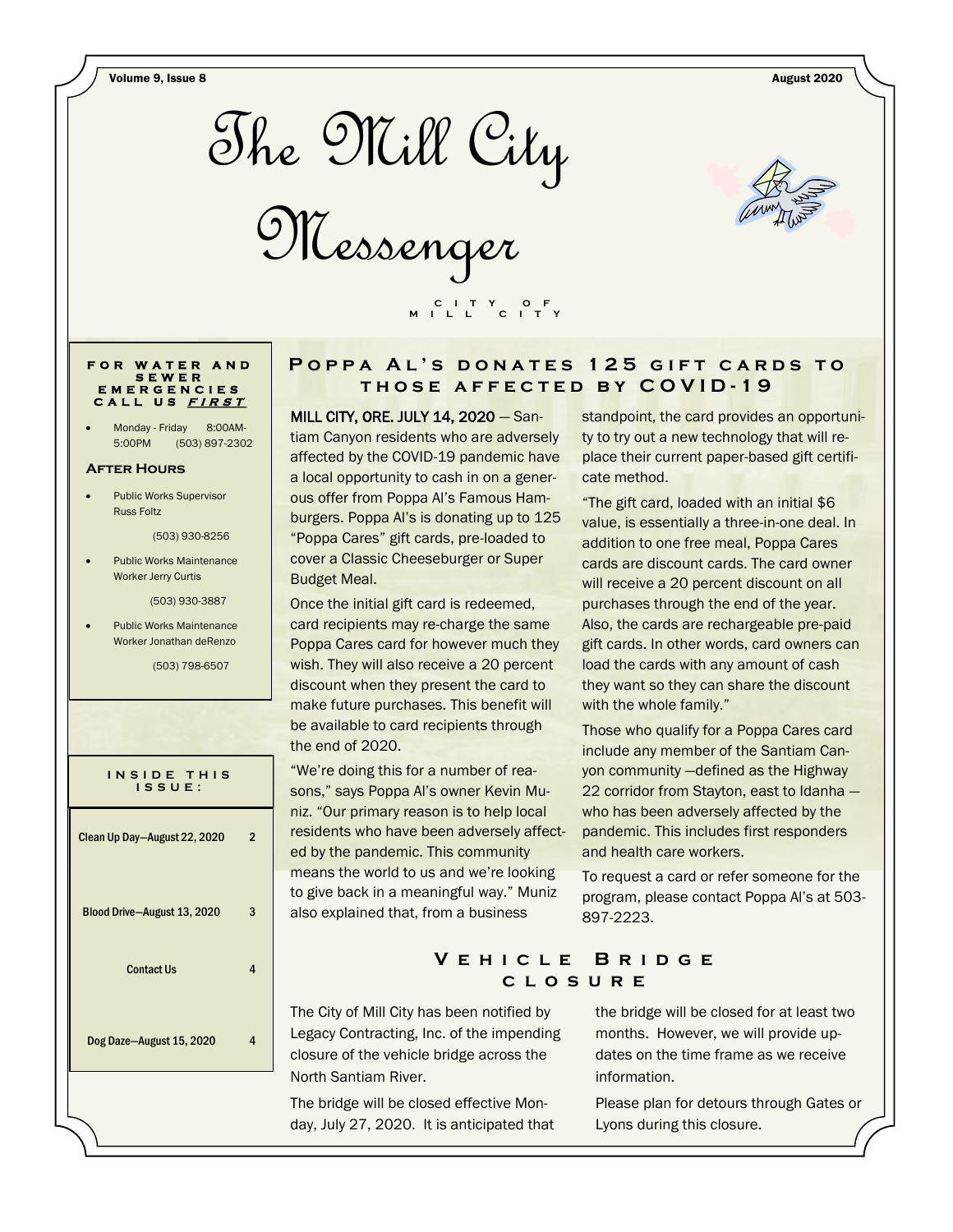## *Spring Cleaning Day IS HAPPENING!!*

*Saturday, August 22, 2020 9:00 a.m. to 3:00 p.m.*

## *PLEASE TAKE NOTE: Due to social distancing restrictions still in place Pacific Sanitation will not be available to assist with unloading vehicles as in prior years. Participants will need to bring an able-bodied person to assist with unloading items into the appropriate dumpsters.*

Dear City of Mill City Residents and Property Owners:

The City of Mill City, in cooperation with the Linn County Sheriff's Department, Pacific Sanitation and STR Towing are sponsoring a "CLEAN AND SAFE" program. City officials, Linn County Sheriff's Deputies and volunteers are working together to improve the appearance and safety in our community.

Pacific Sanitation and the City of Mill City are sponsoring our 18<sup>th</sup> Annual "Spring Cleaning Day" for residents and property owners inside the city limits of Mill City. You will be asked to show a driver's licenses or ID to verify you live inside the city. The FIRST load (6'Wx8'Lx5'H) will be free for citizens of Mill City. Each additional load (6'Wx8'Lx5'H) will be \$10.00 per load. Only items from properties inside the City qualify for dumping.

**Junk & Debris**: Dumpsters will be available at the east end of Fairview Street (past Kimmel Park) for city residents to dump accumulated junk and debris. Pacific Sanitation is providing the dumpsters at a discounted charge to the community. No daily household garbage will be accepted.

**Large Trucks/Trailers:** Trucks and trailers larger than 6'Wx8'Lx5'H will be charged \$20.00-\$100.00 depending upon the size.

**Large Appliance Recycling:** A \$30.00 fee will be charged for freezers, refrigerators and Freon units (air conditioners).

**Metal Recycling:** Bring miscellaneous metal and place it in the metal recycling dumpster.

**Tires:** Bring old tires for recycling. *A \$6.00 per tire fee will be charged for each tire. Tires with rims will be \$8.00 per tire. Larger tires (20'br larger \$16.00, w/rim \$27.00)* 

**E-Waste:** A \$5.00 fee will be charged for all E-Waste, including: personal computers, printers, televisions, laptops, etc.

**Yard Debris:** Yard debris (leaves, branches, ivy, berry bushes) will be collected in a separate bin. Please make sure to place in proper area. NO SOD ALLOWED.

**Junk Cars & Auto Parts:** Junk cars will not be accepted. Auto parts, such as doors, hoods or engine blocks, may be recycled by putting them in the metal recycling dumpster. If you have junk cars or large auto parts for recycling or disposal -- contact Santiam Towing and Recovery (STR).

**Construction Material:** Construction materials will NOT BE ACCEPTED.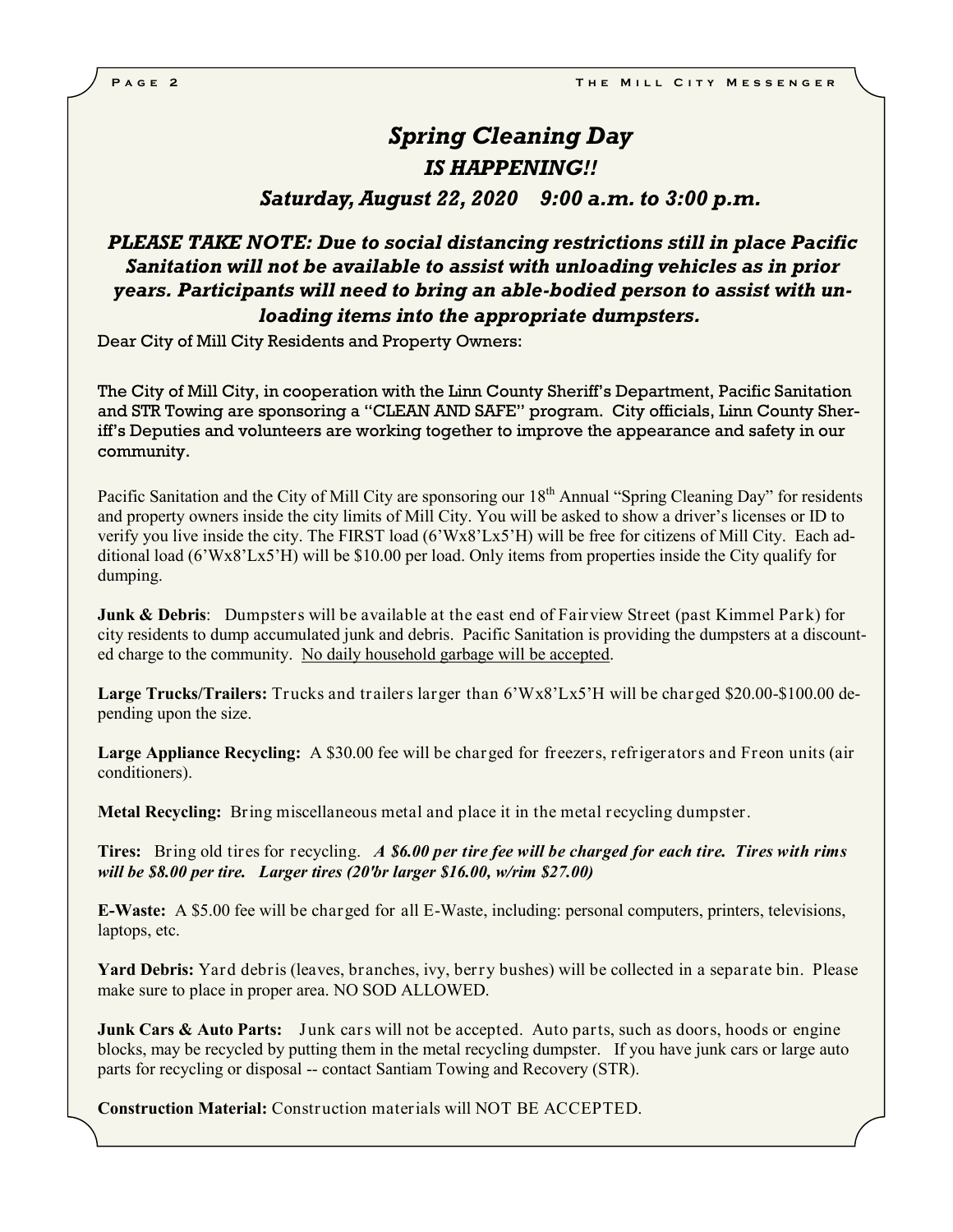

# **Blood Drive City of Mill City**

**Planning & Council Chambers Room** 

## Thursday, August 13, 2020 10:00 a.m. to 3:30 p.m.



To schedule an appointment, visit [RedCrossBlood.org](https://l.facebook.com/l.php?u=http%3A%2F%2FRedCrossBlood.org%2F%3Ffbclid%3DIwAR362GQ8lx-iKcIpGLC3q-HM9FUIMq4ofBS2MV6VGcYxzo4RWz3OmRB7_cA&h=AT2lYCdsCQvnftipNbaqM1i09Ilv4MSfjJ6c1VseKTxFi0wnUzK_ty_6QTkcMntW4I9EJBBmPrgD_O15E7GeuGA5GItoykVIMOSxqajI6xEGqH6sw_a8rrp) (sponsor code: MillCity) or call 1-800-RED-CROSS. If you have any questions, please call Carolyn at 541-619-7878.